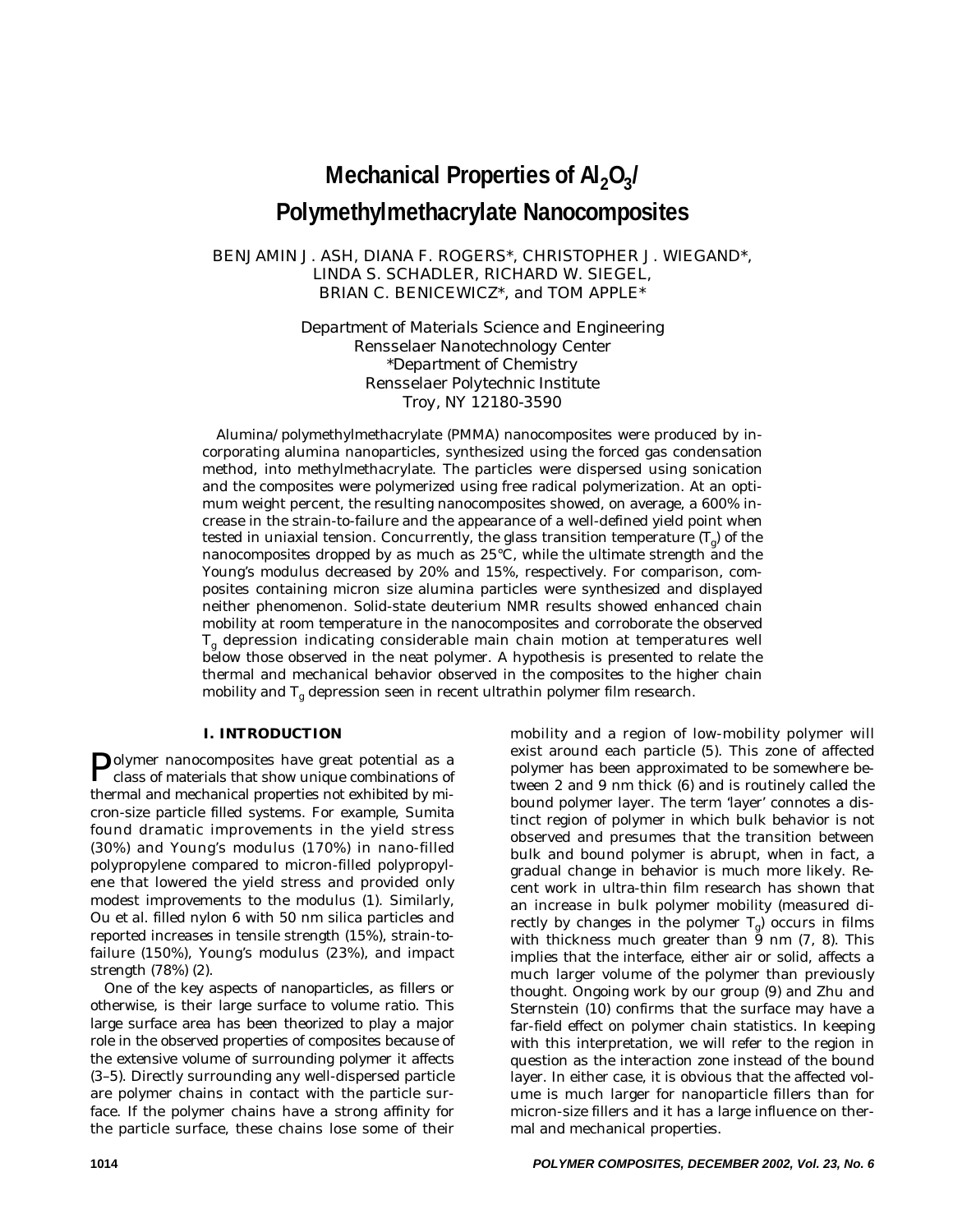The thermal-mechanical behavior of a material above the glass transition temperature  $(T<sub>o</sub>)$  has been used extensively to determine the interaction zone's effects on the polymer composite. Becker, working with PMMA-HEMA and nanometer silica composites, found a 100% increase in the storage modulus above  $T_{\sigma}$  with 10 volume percent of particles (11). These results were achieved by coating the silica with a silane coupling agent that had an affinity for the matrix and led to covalently bonded polymer chains. It was suggested that the bound polymer was unable to contribute to the drop in the storage modulus seen at  $T<sub>g</sub>$  due to its more rigid and restricted nature, and the modulus was higher in the post- $T_g$  regime. The effects of this zone also raised the overall  $T_g$  of the material by 10°C over the unfilled polymer. Iisaka and Shibayama also reported an increase in  $T_g$  directly related to the strength of interaction between glass beads and PMMA (12). They also observed a decrease in the value of tan  $\delta$ , a measure of the mechanical damping, which they correlated to the volume occupied by immobilized polymer chains trapped near the surfaces of the glass beads. These low mobility chains would not have participated in the damping of an applied stress and thus would lower the overall tan -. Cousin and Smith, working with polystyrene and 10 nm alumina fillers, also reported an increase in storage modulus and an increase in  $T_g$  that they attributed to the properties of the restricted chain motion in the region surrounding the particles (5). There are several other examples of this observed behavior (6, 13, 14).

The decreased chain mobility within the interaction zone may not, on the other hand, always reinforce a polymer. Kendall and Sherliker found that the tear strengths of nano-filled polypropylene decreased as a function of filler content (15). They concluded that the denser region of reduced mobility led to a weakening of the polymer surrounding the interphase zone and actually weakened the resulting composite. In other cases where the interaction between polymer and filler is purposely destroyed, a drop in yield strength and toughness were observed (16).

The presence of nanoparticles can also affect the bulk mechanical properties of a polymer matrix by altering the local stress state. This can lead to a change in the mode of deformation even for voids or particles larger than the nanoscale. Sternstein observed that judicious, regular placement of machined holes in a sheet of PMMA would cause the material to exhibit ductile behavior (17). Crazes that formed when holes were an optimum distance apart would thicken and lengthen instead of reaching a critical length to initiate brittle fracture. In rubber-filled epoxies, Bucknall and coworkers showed that an applied stress, either externally applied or resulting from differences in thermal expansion coefficient upon specimen cooling, can induce microvoid formation in lower modulus rubber particles through cavitation. The cavities relieve the tri-axial stress state present in the matrix,

inhibiting bulk polymer void formation and subsequent crazing, and promote shear and other forms of energy dissipating yield phenomenon resulting in a tougher material (18, 19). In high impact polystyrene, dispersed rubber particles can initiate microcrazing throughout the matrix, increasing the overall toughness of the composite, although particles less than 1 µm in diameter did not serve to initiate crazes and thus did not toughen the matrix (20). Enhanced toughness in nanocomposites has also been predicted to result from a critical interparticle spacing (21). It is well known that as the particle size decreases, for the same filler volume fraction, the distance between particles also decreases. Wu hypothesized that if neighboring particles' stress fields overlap, there exists a critical ligament thickness that will result in a toughening of the matrix due to stress field interactions (21). This concept has since been used to describe the changes in mechanical properties in rubber filled epoxy, nano-silica filled Nylon 6, and nano-silica filled PMMA-HEMA (2, 4, 21, 22). Toughness is thus achieved when a large volume of the bulk composite has its stress state altered by the filler, favoring more energy-absorbing yielding mechanisms. The affected volume is greatly enhanced through the use of the filler nanoparticles.

The enhancement of properties is most often seen at particular volume fractions. It is obvious that at lower particle loadings, there is not enough material altered by the presence of the particles to permit large-scale changes in material properties. As the volume fraction of particles increases above a specific level, most researchers see a sharp decline in the property of interest (2, 4, 9, 23). Ou determined that there was a critical volume fraction where agglomeration of the particles was taking place (2) that was responsible for the drop in ultimate strength and strain-to-failure. Agglomerates degrade the polymer performance, for example, through inclusion of voids that can act as preferential sites for crack initiation and failure. They also decrease the gains in surface area and interphase volume fraction achieved through use of the nanoparticles. Therefore, the use of silane and organotitanates are used extensively both to tailor the particle surface properties to mimic the surrounding matrix and to lower their surface energy and restrict their tendency to agglomerate (24–26).

The present study focused on the *in situ* polymerization of PMMA/alumina nanocomposites and a comprehensive analysis of the mechanical and thermal behavior of the resulting materials.

#### **II. EXPERIMENTAL PROCEDURE**

## **A. Materials**

Nanocrystalline spherical alumina  $(\gamma-AI_2O_3)$  with a 39 nm average diameter and a specific surface area of 43 m<sup>2</sup>/gram was obtained from Nanophase Technologies Corporation. The nanoparticles were used in their as-received state (uncoated) or were coated with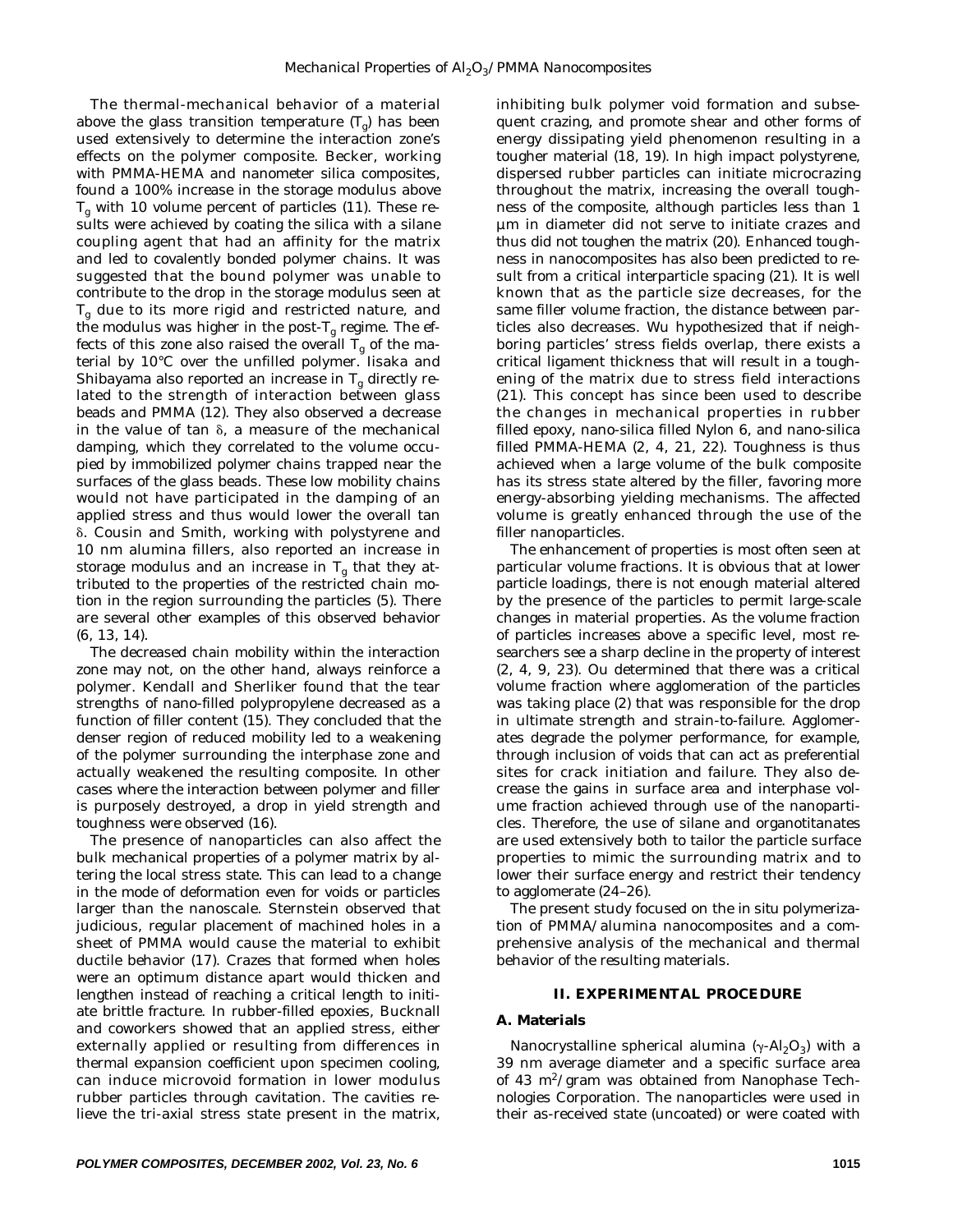(3-acryloxypropyl) dimethylmethoxysilane (95% SIA 0190.0, Gelest Inc.). *Figure 1* shows the size dispersity and general spherical nature of the received nano-alumina. Micron size alumina ( $\gamma$ -Al<sub>2</sub>O<sub>3</sub>, <10 micron) was obtained through Aldrich Chemical Co. The monomer, methylmethacrylate (99% stabilized with 100 ppm MEHQ, Acros Organics), initiator, 2,2-azobisisobutyronitrile (98% Aldrich), and chain transfer agent, 1 decanethiol (96% Aldrich Chemical), were used without further purification. The silane chosen has only one methoxy group with which to react with the filler OH- sites. This was a deliberate choice, as previous methods of coating with multiple methoxy groups resulted in ring-type structures of repeating silane units. The end group of the coupling agent contains a polymerizable double bond that should provide numerous polymerizable sites on the surface of the particles, resulting in covalently bonded polymer chains. For the deuterated samples, 98% deuterated MMA was purchased from Cambridge Isotope Laboratories.

## **B. Synthesis**

The nano-alumina was coated similarly to the procedure found in reference 27. Twenty grams of nanoparticles were suspended in ethanol through 10 minutes of sonication (VCX-400 Sonics Materials Vibracell) at 70% power. The power setting refers to the percentage of maximum sonic power (400 watts) that is directed into the sample. The resulting slurry was centrifuged for 3 minutes at 3000 rpm to remove particles larger than 100 nm. This procedure was used to achieve a narrower particle size distribution than is available from the supplier. The speed and duration



*Fig. 1. Typical nano-alumina particle dispersion/morphology from Nanophase Technology Corporation.*

requirements were chosen by observing the gross distribution of remaining particles through transmission electron microscope (TEM) measurements. About 70% of the nanoparticles (by weight) remained following centrifuging. The silane coupling agent was added to a 95/5 mixture of ethanol and water adjusted to a pH of 4.5 by addition of acetic acid. This solution was reacted at room temperature for 10 minutes for silanol formation. The silanol solution was then dropped into the ethanol/nanoparticle slurry at a rate of approximately 20 ml/min while sonicating the mixture at 70% power. The slurry was then evaporated at reduced pressure for 2 hours at 60°C to remove the solvent. The particles were cured under vacuum at 60°C for a period of 24 hours.

The free-radical polymerization procedure was based on the work of Balke and Hamielec (28). Coated or uncoated nanoparticles were added to MMA monomer and dispersed via sonication at 70% power for 10 minutes. During the last two minutes of the sonication, the initiator (AIBN) and chain transfer agent (1 decanethiol) were added. The polymerization was carried out at 55°C under a nitrogen blanket for 21 hours with two additional sonication steps of 40% power at the 1 and 2 hour points. The polymer was then broken into small pieces and dried in a vacuum oven for 2 hours at 115°C to drive off water and residual monomer. The resulting nanocomposite was compression molded into tensile specimens (ASTM D638-95 Type IV) in a hydraulic press (Carver 12 Ton) at 180°C and 2.5 mTons. Specimens were allowed to cool to room temperature under pressure for a period of 6 hours and, after removal, were sanded (400 grit) to remove flashing.

# **C. Composite Testing**

Uniaxial tension testing was performed in accordance with ASTM D638-95 at strain rates of 1 and 10 mm min–1 at about 23°C. At least six samples of each material were tested. The elevated temperature tensile tests of neat PMMA were performed on two samples following equilibration at 45°C in a convection oven for 30 minutes and a strain rate of 1 mm  $min^{-1}$ ; the elevated temperature was maintained throughout the test. Dynamic mechanical thermal analysis (DMTA) was carried out on a Rheometric Scientific DMTA V using single cantilever bending mode at 1 Hz with 0.1% strain. Temperature ramps from 15°C to 200°C at 2°C min<sup>-1</sup> were conducted to determine the  $T<sub>g</sub>$  of the materials. The  $T_g$  is reported as the corresponding peak of the loss modulus curve in each case. In specific cases,  $T_g$  was also obtained through differential scanning calorimetry (DSC) (Seiko Instruments SSC5200) with a temperature ramp from 25°C to 190°C at 10°C min–1. The fracture surfaces were observed using scanning electron microscopy (SEM) and field emission SEM. Molecular weight analysis was performed on a Waters HPLC calibrated with a narrow polystyrene standard. Tacticity and residual monomer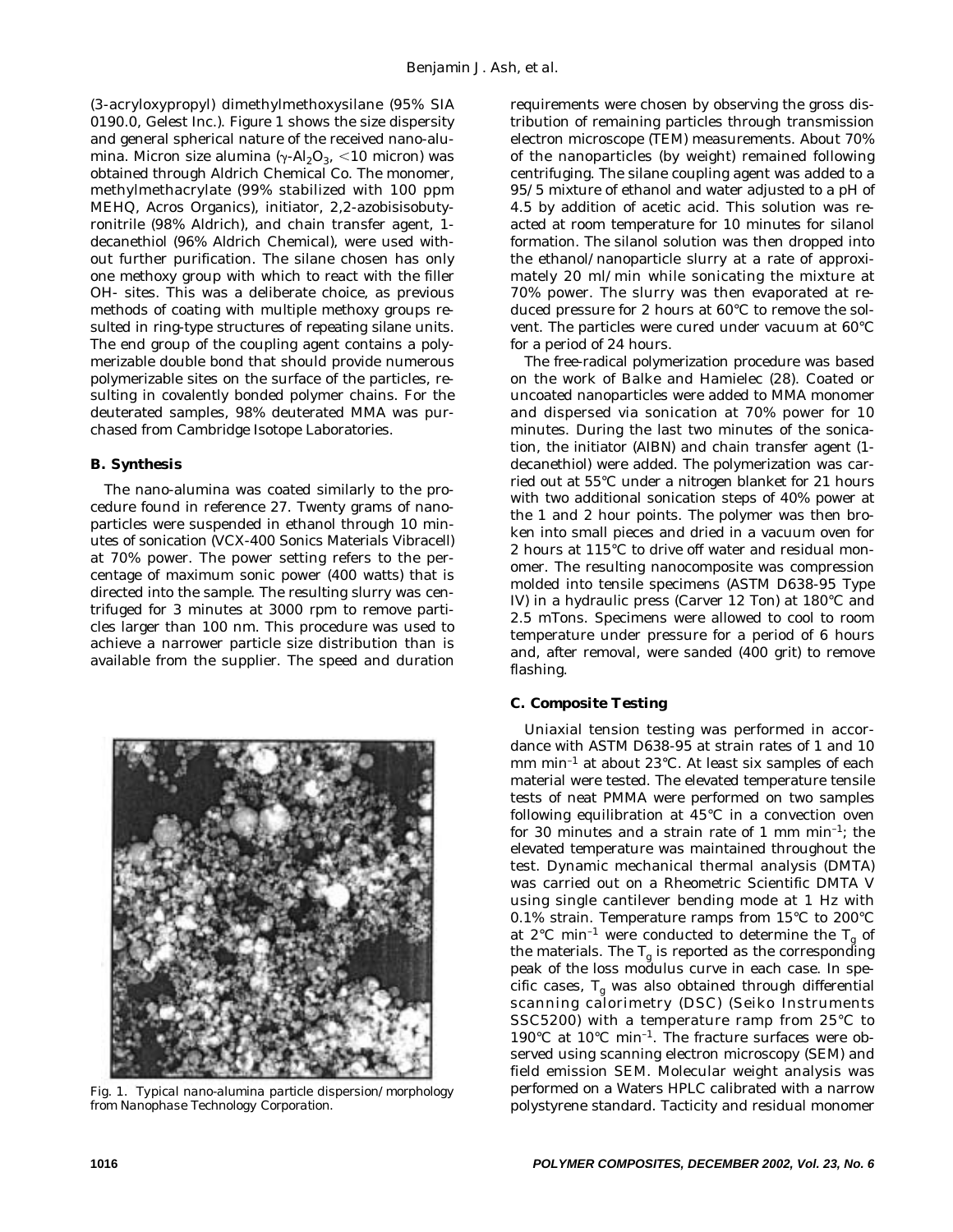|                                       | <b>Neat PMMA</b> | PMMA/5 wt%<br>coated<br>nano-alumina | PMMA/5 wt%<br>uncoated<br>nano-alumina |
|---------------------------------------|------------------|--------------------------------------|----------------------------------------|
| <b>MOLECULAR WEIGHT</b><br>(Mn)       | 142,000          | 155,000                              | 153,000                                |
| Polydispersity Index<br>(PDI) (Mw/Mn) | 1.5              | 3.0                                  | 1.6                                    |
| <b>TACTICITY</b>                      |                  |                                      |                                        |
| NMR-% ISO (mm)                        | 3.92%            | 4.55%                                | 2.98%                                  |
| % Hetero (mr)                         | 33.11%           | 31.68%                               | 29.42%                                 |
| % Syndio (rr)                         | 57.28%           | 57.25%                               | 61.07%                                 |
| RETAINED MONOMER CONCENTRATION        |                  |                                      |                                        |
| (by liquid NMR)                       | $< 1\%$          | $< 1\%$                              | $< 1\%$                                |

**Table 1. Chemical Data for PMMA/Alumina Nanocomposites.**

percentages were determined using a Varian liquid NMR (500 MHz) by dissolving 200 mg of the composite in 1 ml deuterated chloroform and performing both <sup>1</sup>H and <sup>13</sup>C NMR. Solid-state <sup>2</sup>H NMR spectra were acquired at 55 MHz on a Chemagnetics CMX spectrometer using a 7.5 mm coil and a quadrupolar echo sequence. An echo delay of 25  $\mu$ s was used and the 90° pulse width was  $3 \mu s$ . Eight scans were acquired for each spectrum with a pulse delay of 5 s. Acetone-d6 was used as an external reference (at 0 kHz).

### **III. RESULTS**

The polymer properties of the 5 wt% nano-alumina filled composites compared to the neat PMMA are shown in *Table 1*. From the samples tested, it appears that the addition of the nanoparticles had little effect on the free-radical polymerization of the methacrylate. The molecular weight and tacticity show no major changes from filled to neat. The molecular weight is well above the entanglement molecular weight of 7,000 (29) and was chosen specifically for the ease of compression molding, high yield strength, and lack of internal stresses produced by the molding procedure. Retained monomer concentration was determined through liquid NMR to be less than 1 percent for all composite and neat compositions.

Typical stress-strain curves for the nano-alumina composite, micron-alumina composite, and neat PMMA are shown in *Fig. 2*. In this graph, a 5 wt% uncoated alumina sample shows an increase in strain-to-failure of over 800% at a strain rate of 1 mm min<sup>-1</sup> (4%/min). This ductile behavior was typical of coated or uncoated



*Fig. 2. Stress versus strain curves for 1 mm min–1 strain rate. Unlike either the neat or micron-filled polymer, the nano-alumina filled PMMA clearly shows a yield point followed by a constant stress, increasing strain region.*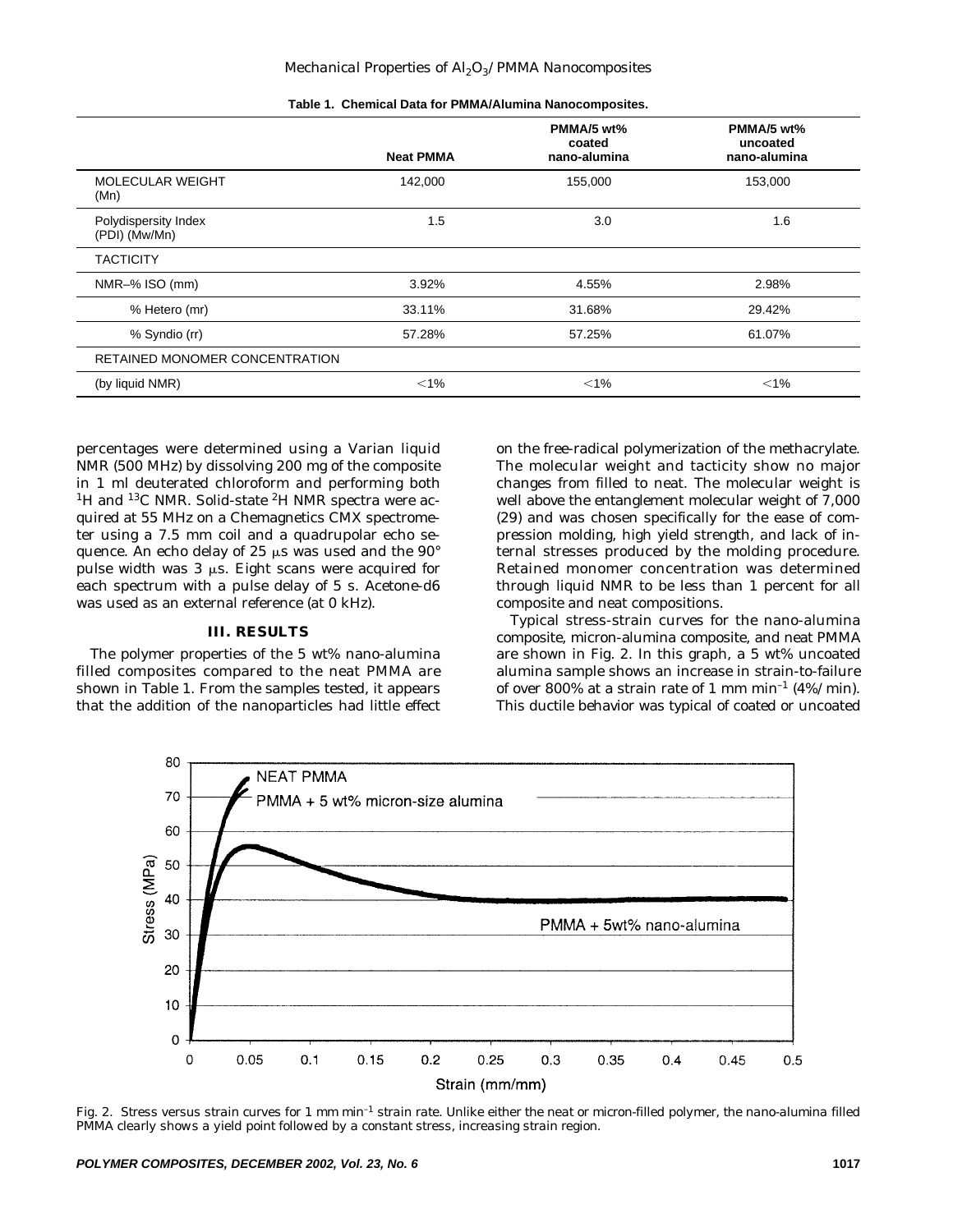

*Fig. 3. Stress versus strain curve showing yield behavior in the 5 wt% nano-alumina sample at higher strain rate (10 mm min–1).*

39 nm nano-alumina filled samples. In addition to the dramatic increase in the strain to failure, a neck occurred coincident with a drop in engineering stress in the region past the yield point. Also, the samples became almost transparent in the necked regions. *Figure 3* shows a typical stress versus strain curve for a 5 wt% coated nanoparticle sample contrasted with that for the neat polymer at 10 mm min<sup>-1</sup> (40% min<sup>-1</sup>) strain rate, an order of magnitude higher than that shown in *Fig. 2*. Notice that although the strain-tofailure for the filled samples is not as large as at the lower strain rate, the sample still exhibits ductile behavior. *Figure 4* shows the percentage of samples that

displayed a ductile response at the  $4\%$  min<sup>-1</sup> strain rate, indicating a maximum at 5 wt% alumina. The observation of an optimal weight percent at which a specific property goes through a maximum has been observed in other nanocomposites (2, 4, 23). The change in Young's modulus (E) with filler weight percent is shown in *Fig. 5*. Notice the significant decrease in modulus with the addition of small amounts of filler and the gradual increase as more filler is added. *Tables 2* and *3* provide a summary of the mechanical data. Samples of neat PMMA were also tested at temperatures 20°C above room temperature (i.e. at 45°C). In these samples the yield strength and modulus values



*Fig. 4. Percentage of nano-alumina/PMMA composite tensile tests (at 1 mm min–1) resulting in failures past the yield point. The greatest percentage of ductile failures occurred at 5 wt%, where 78% of the failures were ductile in nature.*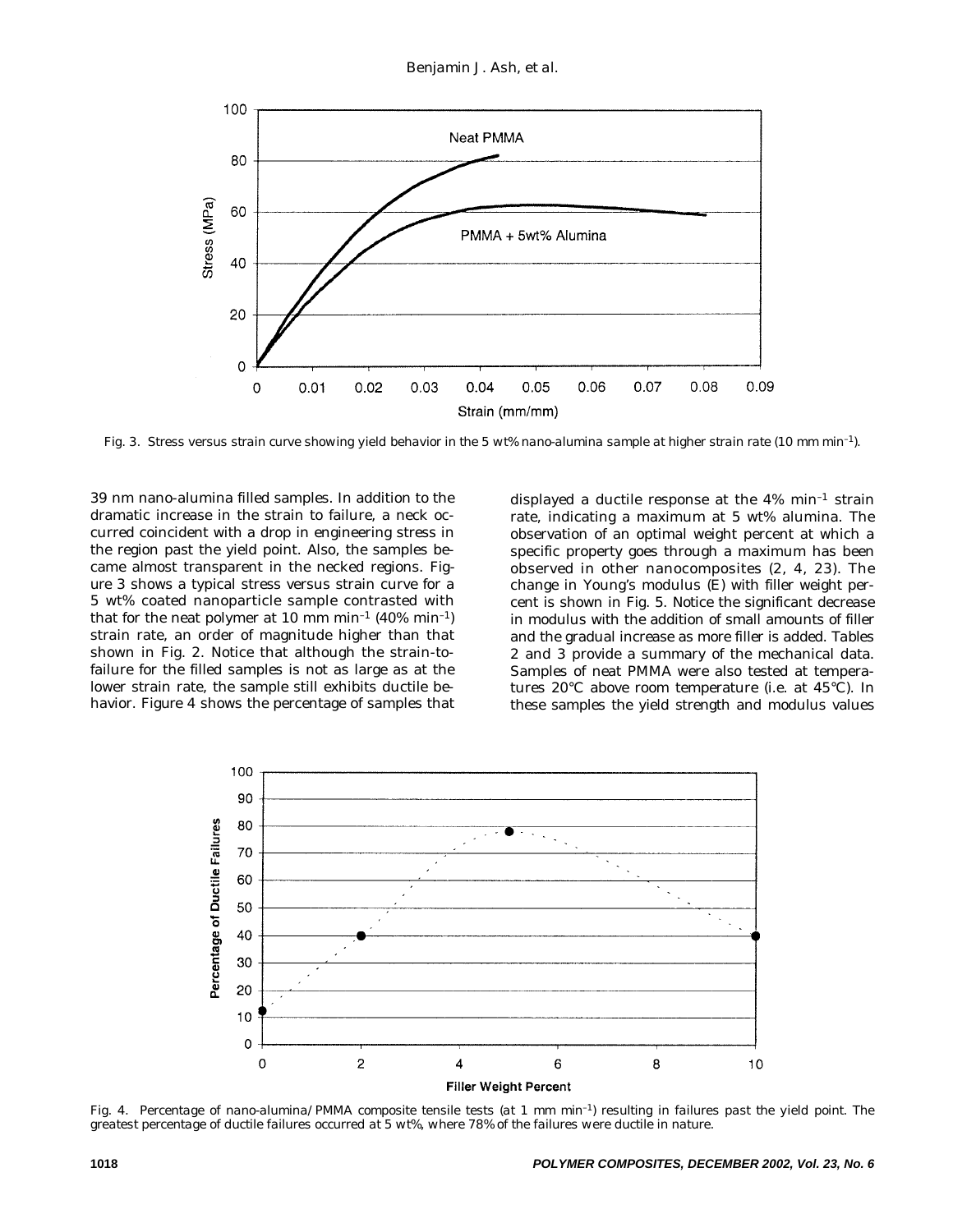

*Fig. 5. Young's modulus of nano-alumina filled and neat PMMA as a function of filler weight percent,*

decreased to match those of the 5 wt% composite samples tested at room temperature, but the strainto-failure showed no increase, with the sample failing at the yield point. The mode of failure of the tensile specimens is echoed in the SEM micrographs shown in *Figs. 6*–*8*. The failure surface morphology of the synthesized unfilled PMMA shown in *Fig. 6* is similar to PMMA fracture surfaces found in the literature. The prominent raised features, known as hackle bands, are attributed to craze formation and propagation (30). The fracture surface presented in *Fig. 7*, however, is strikingly different. This micrograph shows the surface from a 5 wt% coated nano-alumina composite that displayed ductile behavior, as previously mentioned. In this figure, we find no attributes of craze formation or growth. Instead, there is a central mirror zone, sometimes complete with an inclusion that could serve as a failure initiation site, which is surrounded by a fracture region. This change in fracture morphology is indicative of a change in yield phenomenon, implying suppression of craze formation and growth. In *Fig. 8*, higher magnifications of the mirror regions of the 5 wt% coated and uncoated nano-alumina filled samples show the individual nanoparticles sitting in small voids with no connecting polymer. This suggests that dewetting of the particles from the matrix has occurred either prior to or during the mechanical testing. The voids also appear to be elongated, in a particular direction, hinting at one method of energy dissipation that is taking place in these high strain-to-failure composites. Also note the agglomeration existing with the uncoated particles that appears to have disappeared with the coated particles.

*Table 4* shows the various composites tested and their corresponding  $T_g$  measured by both DMTA and DSC. The  $T_g$  of the neat PMMA agrees well with literature values for the tacticity and molecular weight given in the literature (29). The drop in the transition

|                                             | $1\%$<br><b>Secant</b><br><b>Modulus</b><br>(GPa) | Percentage of<br><b>Samples</b><br>exhibiting Yield<br>Phenomenon (%) | Average<br>Strain-to-<br><b>Failure</b><br>(% Strain) | Average<br><b>Ultimate</b><br>Strength<br>(MPa) |
|---------------------------------------------|---------------------------------------------------|-----------------------------------------------------------------------|-------------------------------------------------------|-------------------------------------------------|
| <b>Neat PMMA</b>                            | 3.0                                               | 12                                                                    | 4.5                                                   | 75                                              |
| Elevated<br>Temperature<br><b>Neat PMMA</b> | 2.6                                               | 0                                                                     | 4.5                                                   | 56                                              |
| 2 wt% nano-alumina                          | 2.5                                               | 40                                                                    | 15                                                    | 55                                              |
| 5 wt% nano-alumina                          | 2.6                                               | 78                                                                    | 29                                                    | 56                                              |
| 10 wt% nano-alumina                         | 2.8                                               | 40                                                                    | 9                                                     | 60                                              |
| 5 wt% micron-alumina                        | 3.1                                               | 20                                                                    | 5                                                     | 68                                              |

**Table 2. Comparison of Mechanical Behavior of Neat and Alumina-Filled PMMA at 1 mm.**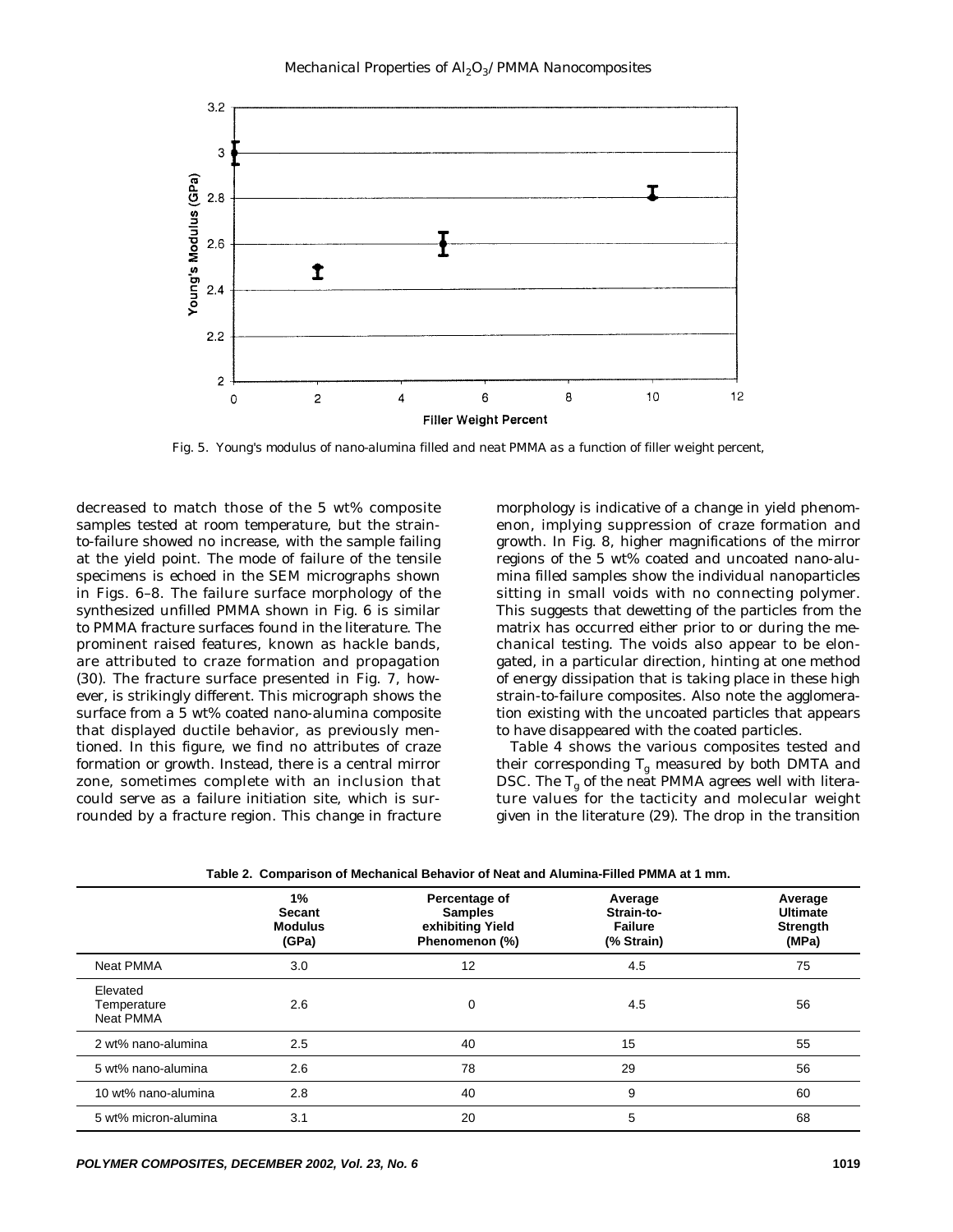**Table 3. Comparison of Mechanical Behavior of Neat and Filled PMMA at 10 mm min–1.**

|                   | 1% Secant<br>Modulus (GPa) | <b>Percent of Samples</b><br>exhibiting Yield<br>Phenomenon (%) | <b>Average Ultimate</b><br>Strength (MPa) |
|-------------------|----------------------------|-----------------------------------------------------------------|-------------------------------------------|
| Neat PMMA         | 3.0                        | 40                                                              | 81                                        |
| nano-alumina/PMMA | 2.6                        |                                                                 | 61                                        |

temperature that occurred for all coated and uncoated, filled nano-alumina composites is similar for both measurements, although the absolute DSC transition temperatures are slightly lower than those observed in the DMA. This drop in  $T_g$  is greatest with the 2 and 5 wt% samples and recovers slightly with the addition of 10 wt% nanoparticles. Notice also that the micron-alumina shows no drop in the  $T_g$ . Referring back to the modulus data in *Table 2*, note that the drops in modulus mirror the drops in  $T_g$ .

The NMR results for fully deuterated neat PMMA and 5 wt% coated nano-alumina filled PMMA shown in *Fig. 9* depict a large mobile fraction of polymer (i.e., a prominent central peak evident in the Pake pattern) even at room temperature. The neat PMMA displays no central peak at room temperature. At temperatures below the  $T_{\sigma}$ , the outer peaks of the Pake pattern, separated by 120 kHz, represent the  $CD<sub>2</sub>$  groups and the inner peaks, separated by the 40 kHz, represent the  $CD<sub>3</sub>$  groups. The heights of these peaks remain relatively constant below  $T_g$ . The mobility indicated by the central peaks is believed to be due to the  $OCD<sub>3</sub>$ (methoxy) group, not the main chain, which should correspond to the  $\beta$ -transition in PMMA. As shown in Table 4, however, there is no  $\beta$ -transition temperature shift, either up or down, with the addition of the nanoparticles. At temperatures above  $T_g$ , the  $CD_2$ and CD<sub>3</sub> peaks decrease, because these groups have become mobile, contributing to the increased intensity of the center peak. The decrease of the outer peak intensities and narrowing of the  $CD<sub>2</sub>$  pattern are consistent with the onset of the glass transition. Notice that the nano-alumina filled specimen shows the  $T_g$ onset at temperatures lower than the neat PMMA. Assigning a specific value for the  $T_g$  drop observed in the NMR is not possible. However, the correlation between the  $T_g$  drops indicated in *Table 4* and those observed in *Fig. 9* is apparent.

#### **IV. DISCUSSION**

As discussed in the **Introduction**, nanocomposites often display unique combinations of properties not observed in traditional micron-filled systems. In the present work, the two novel property changes displayed in parallel are the dramatic increases in strainto-failure and the equally intriguing drops in the  $T_{g}$ . Although not directly related, we believe that both are the result of the unique filler characteristics possessed by the nanoparticles. We will discuss the mechanical behavior exhibited by the nanocomposites first.

#### **A. Mechanical Behavior**

As has been shown, particles that are introduced into a polymer matrix in a well-dispersed fashion can



*Fig. 6. Typical fracture surface of PMMA failing under uniaxial tension.*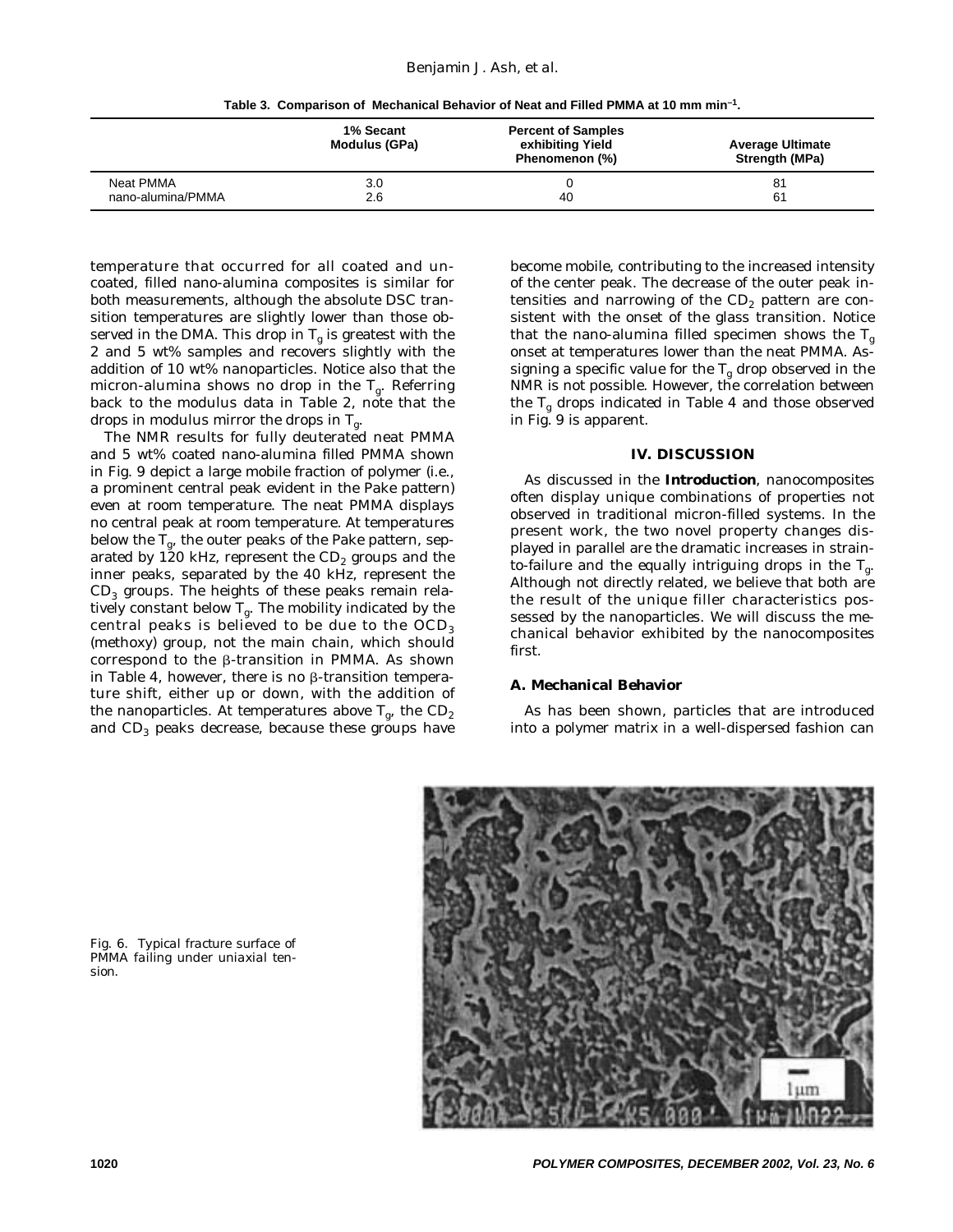

*Fig. 7. Low resolution SEM micrograph of heavily yielded (40% elongation) PMMA/nano-alumina composite (5 wt%) showing fast fracture behavior initiating at a defect.*

change the yield behavior of the material in the vicinity of each inclusion. The use of nanoparticles in the current research capitalizes on the particle's large surface to volume ratio in an attempt to involve a large volume fraction of the matrix polymer in altering its stress state. As reported in a previous paper (9), the phenomenal strain-to-failure achieved with the nano-alumina is very unusual. In PMMA, at the testing temperature and strain rates of these experiments, the primary mode of failure is by crazing, which leads to a brittle failure (30, 31). It has been noted that the failure surface morphology of our synthesized unfilled PMMA shows attributes of failure by craze formation and growth as expected. The fracture surfaces of the nanocomposites, however, do not show any attributes of craze formation or propagation (see *Fig. 7* and *8*). In fact, the observed ductility displayed in the stressstrain curves indicates that the method of yielding has been altered. A brittle-to-ductile transition (BDT) has occurred in the yield phenomenon, although the ultimate failure was due to a brittle-type fast fracture as seen in *Figs. 7* and *8*.

The BDT of a glassy polymer is normally seen at elevated temperatures (within 30°C of  $T_o$ ), but can also be achieved with very low strain rates in uniaxial tension (31, 32) or after the introduction of residual stresses



*Fig. 8. Yielded composite fracture surface of (left) uncoated nano-alumina particles and (right) silane coated nano-alumina particles at 5 wt% showing good dispersion.*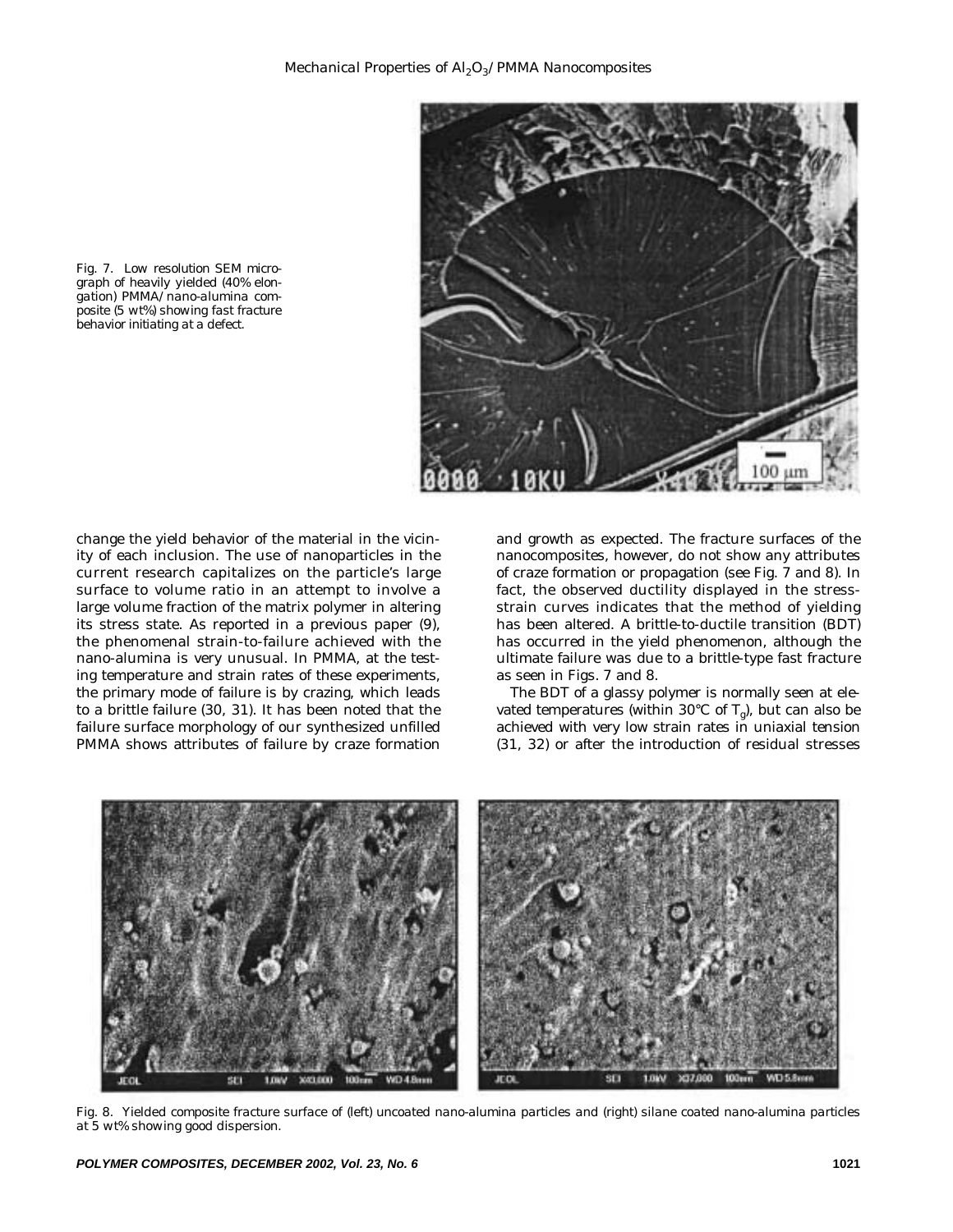(17). In these cases, the transition is due to the ability of the polymer chains to change their local conformation and relieve the applied triaxial stress before void formation and subsequent crazing can occur. The  $T_{g}$ data presented in *Table 4* shows that even for the lowest  $T_{\varphi}$ s measured, the testing temperature of 25°C was still 75°C degrees below  $T_g$ . In addition, mechanical testing of the neat PMMA at temperatures 20°C above room temperature did not lead to the strain-tofailure results achieved through nanoparticle additions. This particular temperature increase was chosen to mimic the drop in  $\mathrm{T_{g}}$  ( $\sim 20^{\circ}$ C) shown in *Table 4*. The fact that our PMMA, at the same relative temperature, still failed by crazing implies that another phenomenon is at work in the composite behavior.

It has been shown that the BDT can also occur if the stress state in the polymer is changed in such a way that the shear yielding criterion is reached prior to the formation of crazes (i.e., homogeneous yielding by shear vs. heterogeneous yielding by crazing) (17). Ductility is thus gained by the delocalization of yielded material and suppression of crazes that could lead to void formation and subsequent brittle behavior. This type of phenomenon has also been reported in rubber filled epoxies (18, 19, 33, 35). In these cases, the researchers noticed the same features as can be seen in *Fig. 8*, that is the apparent dewetting of the rubber particle within the matrix. Unlike the oxide particles, however, rubber particles also cavitate, creating voids interior to the particles, during mechanical testing. This cavitation, also seen in rubber filled nylon 6 (21), is hypothesized to bring about localized shear yielding in the vicinity of the particles by relieving the triaxial stress-state that prevents incipient void formation in the matrix. Thus, the sequence of cavitation, stressstate transition from plane strain to plane stress, ligament yielding, and propagation of yielded areas through connectivity of the ligaments would lead to a tougher matrix, especially if the yielding was greatly delocalized and affected a large volume fraction of the matrix polymer (21). Well-dispersed nanoparticles would ensure that the regions of stress-state

transformation occur throughout the composite and are the key to the observed toughening in many nanocomposite systems.

Drawing from the results presented above, we conclude that a transformation from craze formation to homogeneous shear yielding occurs in the alumina/ PMMA composite when nanoparticles are added to the polymer in sufficient volume fraction. In the nanocomposite system, the considerable amount of polymer mobility evidenced by the drop in  $T_g$  and reinforced by the NMR data, implies that a large amount of free surface exists within the composite. This free surface apparently exists at the surfaces of the nanoparticles, acting in essence like a void. Testing in uniaxial tension causes these voids to expand, relieving any localized build-up of hydrostatic stress in the matrix. Therefore, void formation that would lead to crazing is prevented, and shear yielding of the matrix is favored as the primary yield mechanism. The extent of the void growth following mechanical testing is shown in *Fig. 8*. In addition to the matrix yielding, void growth would also consume considerable amounts of energy and could contribute to the macroscopic yield behavior. As mentioned in the **Introduction**, however, agglomeration of the nanoparticles can act as crack initiators that will lead to premature brittle failure thus lowering the occurrence of ductile behavior as indicated in *Fig. 4*.

The modulus data presented in *Fig. 5* and *Table 2* show a sharp drop, followed by a slow increase as more nano-alumina particles are added to the matrix. The modulus of a composite can normally be predicted by knowing the volume fraction of higher modulus filler particles (35). However, 5 wt% of nano-alumina filler translates to 1.67 vol%. Therefore, it was not expected that the modulus would rise much and the weak mechanical reinforcement typically displayed by spherical particles, if present at all, is surely masked by the drop in the  $T_g$ . The 5 wt% micron-alumina (with a  $T_g$  akin to the neat polymer) does, in fact, slightly stiffen the matrix. The drop in modulus exhibited by the composites with various weight percentages of

| <b>Composition</b>             | DMTA-T <sub>a</sub> (°C) | <b>DMTA-Beta</b><br><b>Relaxation</b><br>Temperature (°C) | $DSC-T_{\alpha}$ (°C) |
|--------------------------------|--------------------------|-----------------------------------------------------------|-----------------------|
| Neat PMMA                      | $125 \pm 2$              | $39 \pm 4$                                                | 119 $\pm$ 1           |
| 2 wt% nano-alumina/PMMA        | $102 \pm 1$              | $43 \pm 3$                                                | $97 \pm 3$            |
| 5 wt% nano-alumina/PMMA        | $103 \pm 2$              | $39 \pm 1$                                                | $93 \pm 1$            |
| 5 wt% coated nano-alumina/PMMA | $100 \pm 1$              | $39 \pm 1$                                                | $93 \pm 1$            |
| 10 wt% nano-alumina/PMMA       | $112 \pm 1$              | $44 \pm 2$                                                | $100 \pm 2$           |
| 5 wt% micron-alumina/PMMA      | $120 \pm 1$              | $40 \pm 1$                                                | $120 \pm 2$           |

**Table 4. Glass Transition Data Using Dynamic Mechanical Thermal Analysis (DMTA) in Single Cantilever Bending at 1 Hz, 0.1% Strain, and 2°C min–1 and Differential Scanning Calorimetry (DSC) at 10°C min–1.**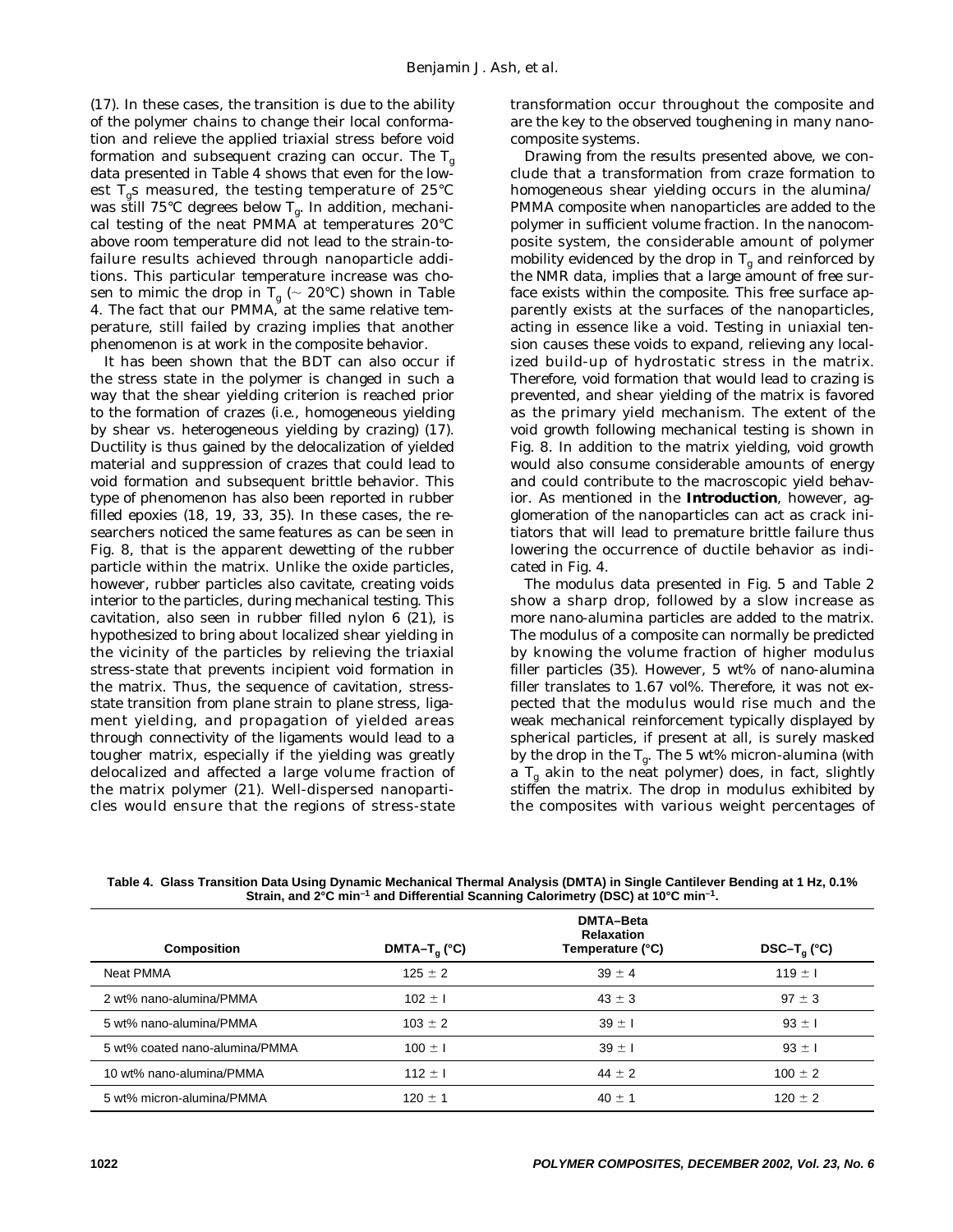

*Fig. 9. Representation of data from NMR quadrupolar 1-D experiment with 98% deuterated PMMA during heating runs showing mobility increases. The lowest temperature (25°C) is in the foreground, while the higher temperatures move up and to the right.*

added filler, in fact, follows the Tg trend seen in *Table 4*. It is well known that the modulus of a polymer decreases as the testing temperature is raised in relation to its  $T_g$  (31, 35). As shown in *Table 2*, the modulus values for the elevated temperature runs of neat PMMA show decreases in modulus of exactly the same magnitude as the 5 wt% nano-alumina filled composites. It is, therefore, reasonable to believe that the decreases in modulus are entirely due to the changes in  $T_g$  of the resulting nanocomposite. The observed changes in the  $\mathrm{T_g}$  will be discussed next.

#### **B. Thermal Behavior**

Aside from the dramatic increase in strain-to-failure, the other striking trend in the nanocomposite's behavior is the Tg depression. As discussed in the **Introduction**, the  $\tilde{T}_g$  of a filled system should increase or at least be constant with the addition of high modulus fillers (35). As shown in *Table 4*, however, a very large drop in the  $T_g$  was recorded in some composite preparations (as much as 26°C) by both DMTA and DSC. The varying  $T_g$  does fall well within the range of that reported in the literature for varying tacticities (36, 37). However, as shown in *Table 1* there were no dramatic changes in the tacticity. Drops in the  $T_g$  have also been shown for lower molecular weights  $(31)$ , but as can also be seen from *Table 1*, the molecular weights do not show much variation. Retained monomer could also drop the  $T_{\sigma}$ , but NMR measurements indicate less than 1% retained monomer in all samples tested (*Table 1*). We suspect that the change in  $T_g$  is therefore due solely to the filler particles.

As previously mentioned, nanoparticles that are well dispersed interact with a large volume of the polymer. If the polymer matrix is chemically coupled with the nanoparticles, a zone of restricted chain motion could form around the nanoparticles. If instead, the opposite were true and no interaction between polymer and nanoparticle took place, then the polymer surrounding a non-interacting particle could exist in a state that is much like the polymer/air interface or a "free surface." This free surface state would, presumably, exist regardless of any mechanical coupling that developed during sample preparation due to the disparity in coefficients of thermal expansion between polymer matrix and ceramic particle. In other words, the polymer existing between nanoparticles could behave as a freestanding thin film with a "thickness" in the nanometer regime. It is easily shown, assuming simple cubic packing, that the distance between nano-alumina (39 nm) particles at 5 wt% (1.67% by volume) would be approximately 80 nm. Most researchers agree that when a polymer film reaches the approximate dimensions of the end-to-end distance of a polymer chain  $(<$ 100 nm), the bulk properties of the polymer take on the characteristics of the surface, most notably, a dramatic increase in mobility and free volume, and a corresponding depression of the  $T_g$  (38). Due to the surface to volume ratio of the nanoparticles and the excellent dispersion, the entire polymer matrix could be behaving as an ultrathin polymer film.

There has been much work on ultrathin polymer films presented in recent publications. Tseng *et al*. (39) give an excellent review of this literature along with their group's work in measuring the temperature dependence of the diffusion coefficients of polymer thin films. The molecular configurations of a polymer at the air/polymer or substrate/polymer interface are very different than in the bulk. The exposed free surfaces "modify the interplay of entropic and enthalpic forces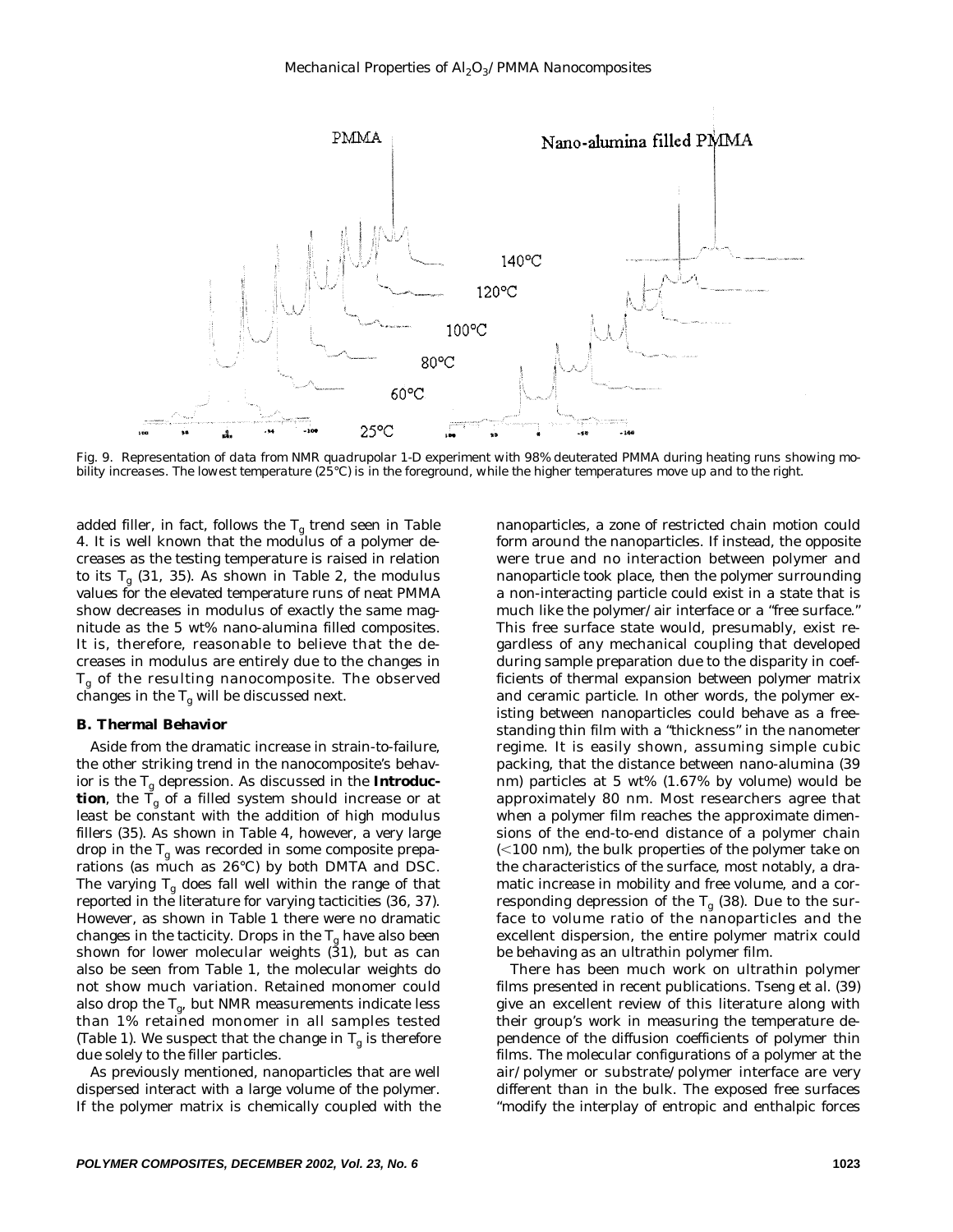that govern bulk polymer" behavior (40). The mechanism by which the  $T_g$  depression occurs in ultrathin polymer films is still under debate. Several researchers have shown that the surface region of a polymer contains as much as twice the normal volume fraction of chain ends than the bulk (41, 42). Much study has involved effects of molecular weight, substrate interactions, and film thickness on the magnitude and behavior of the Tg depressions. Mattson *et al*. (43) have identified two regimes to be considered when interpreting ultrathin film dependence. The first, a finitelength scale approach, addresses the fact that there is a particular length-scale for cooperative dynamics that increases as the temperature is lowered in the vicinity of  $T_g$  regardless of molecular weight. This hypothesis supports most low molecular weight studies. In these cases, a modest 10°C drop in  $T_{\sigma}$  does not appear until the film thickness decreases to less than 40 nm and is followed by a rapid drop in  $T_g$  in samples with thicknesses down to those which correspond to the constraints of the test apparatus. This effect has been shown by several researchers at numerous molecular weights to be independent of the Mn (43–45).

Mattson *et al*. (43), however, showed that once molecular weight,  $(M_n)$ , was increased past a critical value, the behavior of the  $T_g$  depression dramatically changed. In their research, freestanding polystyrene ultrathin films with M<sub>n</sub> above 514,000 displayed T<sub>g</sub> depressions that increased monotonically with molecular weight. Also, the degree of  $T_g$  depression scaled linearly with decreasing film thickness. For example, they observed a 10<sup>°</sup>C drop in  $T_a$  in 80-nm-thick freestanding films, a behavior much different than in the lower molecular weight runs. The explanation for the behavior is still preliminary, but deals with the higher mobility of polymer chains with one or both ends present at the surface. A new type of mobility, termed "sliding" by de Gennes (46), may account for the increase in mobility of these chain loops or bridges that are in contact with an interface where the activation energy is lower.

We propose that the decreases in  $T_g$  measured for the nano-alumina filled composites in the present work are indicative of the same near surface (now internal) phenomenon observed in ultrathin film research. The interparticle spacing and relative  $T_g$  drops show many similarities to that body of research, although more study is needed to prove this hypothesis.

#### **V. CONCLUSIONS**

Considering the phenomena observed above, we propose the following model to explain the observed behavior of nanophase alumina/PMMA nanocomposites. When the polymer chains display an affinity for the surface of the nanoparticle, the mobility of the chains is very restricted close to the surface of the particle. Although mobility is gained as distance from the particle increases, due to the nature of the large affected-volume claimed by nanoparticle addition coupled with the far-field effect of chain entanglements, mobility will not reach that displayed by an unfilled bulk polymer. Therefore, the  $T_g$  of the entire system will increase. Conversely, if the polymer is not coupled to the nanoparticle filler surface, as we have seen in our composites, the mobility at the surface will be very large, but will drop off as the distance from the particle increases. If the distance between filler nanoparticles is sufficiently small that bulk conditions are never reached, the nanocomposite will, by and large, show a depression in  $T_g$  much like that observed in ultra-thin film research.

In summary, we have shown that poorly bonded well-dispersed nanoparticles can be used to dramatically change the thermal and mechanical behavior of a glassy thermoplastic polymer. Although the surfaces of the nanoparticles have not been fully characterized, we believe that a complete lack of bonding exists between polymer and nanoparticle that has not been studied before in a nanofilled composite and is directly responsible for both the change in ductility and the drop in the  $T_{g}$ .

#### **VI. ACKNOWLEDGMENTS**

The authors would like to thank Prof. S. S. Sternstein of RPI for many thoughtful hours of discussion. We gratefully acknowledge Mike Coy at JEOL USA for the FE-SEM micrographs of *Fig. 8* and Jason Stone for the SEM micrograph of *Fig. 7*. Special thanks go to Nanophase Technologies Corporation for providing the powders that made production of the nanocomposites a reality and the National Science Foundation for funding this research under CTS-9871894.

#### **REFERENCES**

- 1. M. Sumita, H. Tsukihi, K. Miyasaka, and K. Ishikawa, *J. Appl. Polym. Sci*., **29**, 1523 (1984).
- 2. Y. Ou, F. Yang, and Z. Yu, *J. Polym. Sci.: Part B*, **36**, 789 (1998).
- 3. A. Margolina and S. Wu, *Polymer*, **29**, 2170 (1988).
- 4. C. Becker, H. Krug, and H. Schmidt, *Mat. Res. Soc. Symp. Proc*., **435**, 237 (1996).
- 5. P. Cousin and P. Smith, *J. Polym. Sci*., **32**, 459 (1994).
- 6. W. Hergeth, U. Steinau, H. Bittrich, G. Simon, and K. Schmutzler, *Polymer*, **30**, 254 (1989).
- 7. J. L. Keddie, R. A. L. Jones, and R. A. Cory, *Euophys. Lett*., **27**, 59 (1994).
- 8. J. A. Forrest, K. Kalnoki-Veress, J. R. Stevens, and J. R. Dutcher, *Phys. Rev. Lett*., **77**, 2002 (1996).
- 9. B. J. Ash, J. Stone, D. F. Rogers, L. S. Schadler, R. W. Siegel, B. C. Benicewicz, and T. Apple, *Mat. Res. Soc. Symp. Proc*., **661**, KK2.10.1 (2001).
- 10. A. J. Zhu and S. S. Sternstein, *Mat. Res. Soc. Symp. Proc*., **661**, KK4.3.1 (2001).
- 11. C. Becker, P. Mueller, and H. Schmidt, *SPIE*, **3469**, 88 (1998).
- 12. K. Iisaka and K. Shibayama, *J. Appl., Polym. Sci*., **22**, 3135 (1978).
- 13. G. Carotenuto, L. Nicolais, X. Kuang, and Z. Zhu, *Appl. Comp. Matl*., **2**, 385 (1995).
- 14. M. Boluk and H. Schreiber, *Polym. Comp*., **7**, 295 (1986).
- 15. K. Kendall and F. Sherliker, *Brit. Polym J*., **12**, 85 (1980).